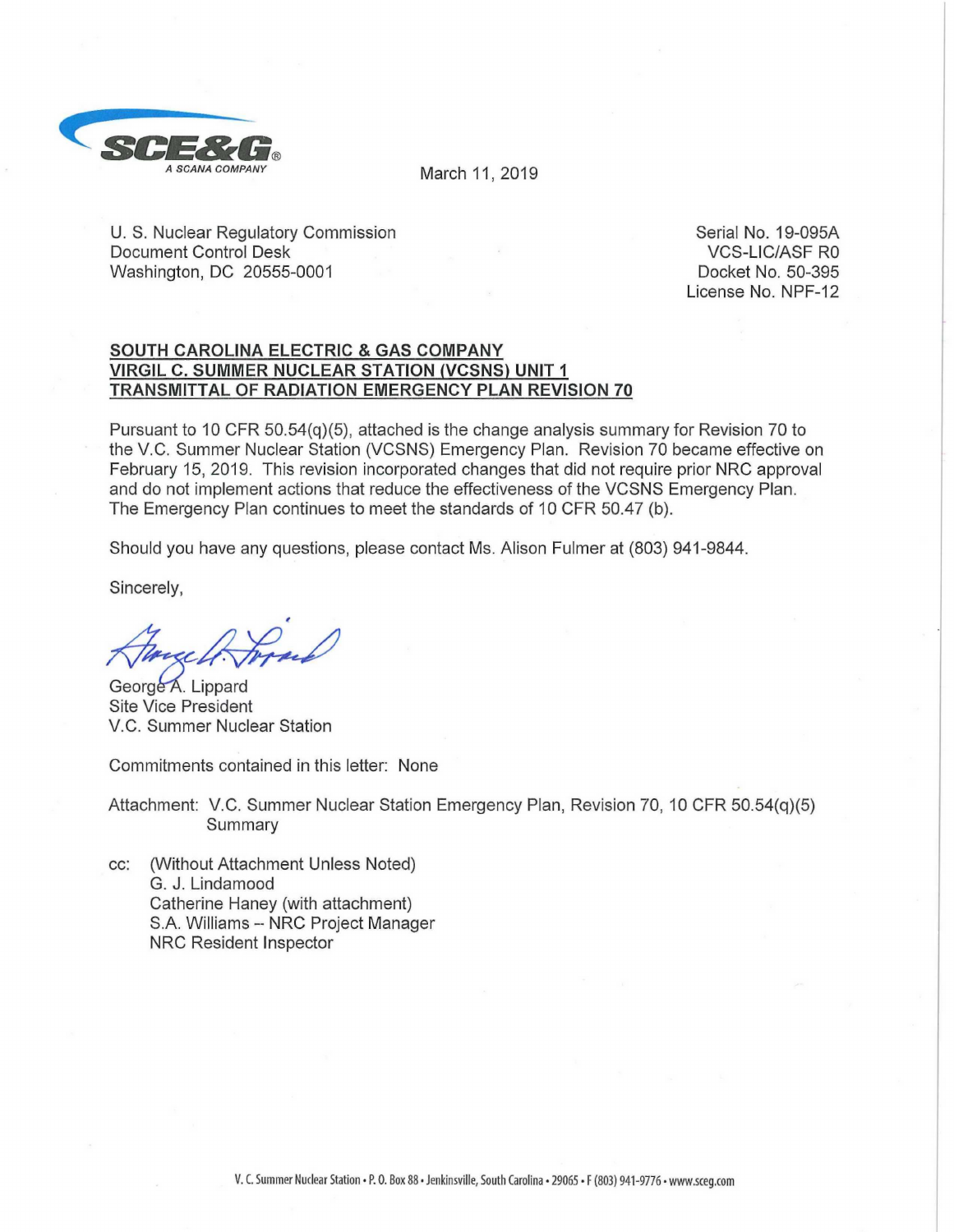Serial No. 19-095A TRANSMITTAL OF RADIATION EMERGENCY PLAN REVISION 70

## **VIRGIL C. SUMMER NUCLEAR STATION (VCSNS) UNIT 1 DOCKET NO. 50-395 OPERATING LICENSE NO. NPF-12**

## **ATTACHMENT**

**V. C. SUMMER NUCLEAR STATION EMERGENCY PLAN, REVISION** 70, **10 CFR 50.54(q) (5) SUMMARY**